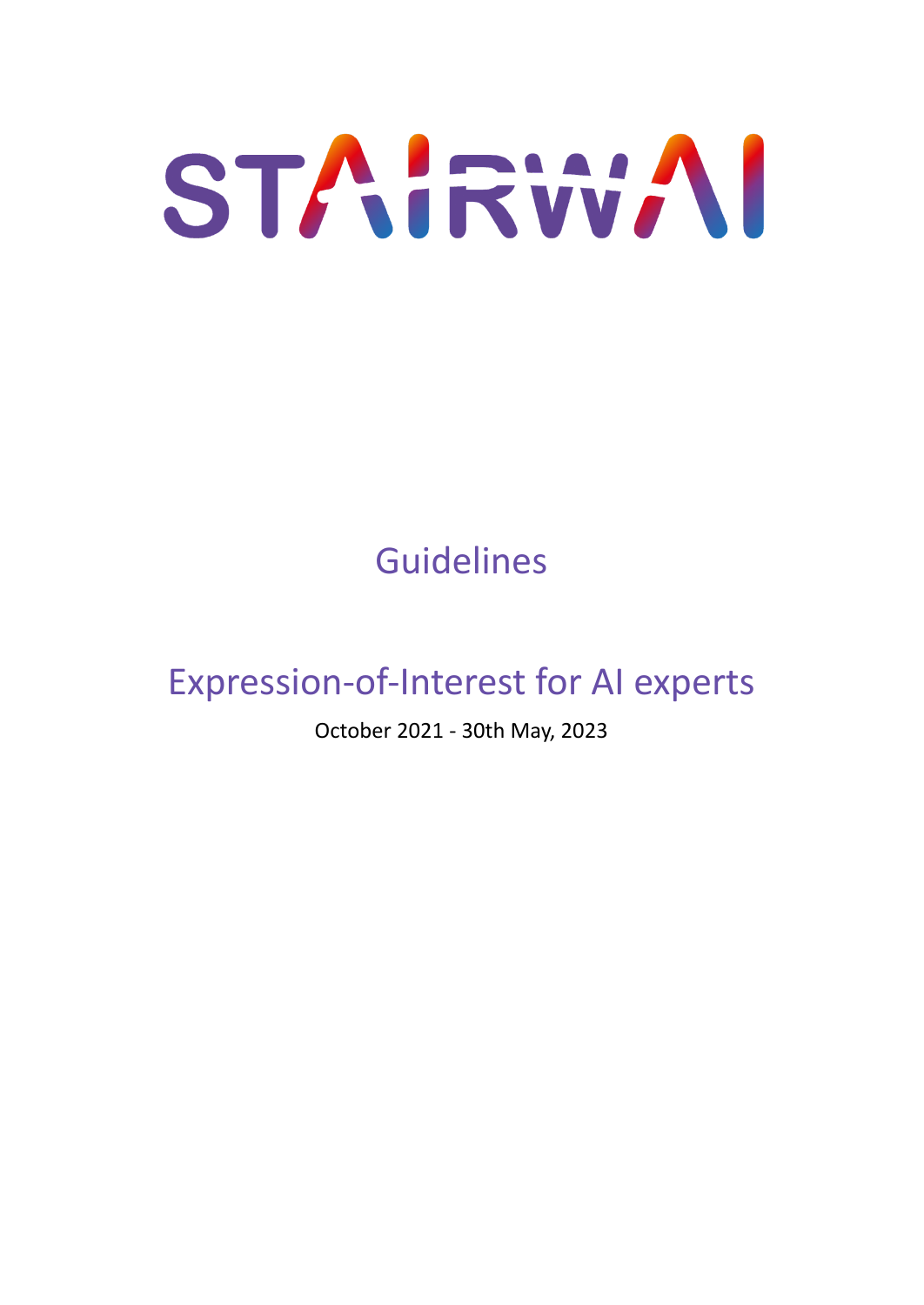

#### **List of acronyms**

AI: Artificial Intelligence EC: European Commission EoI: Expressions of Interest FSTP: Financial Support for Third Parties DoA: Description of Action GA: Grant Agreement HPC: High-Performance Computing SME: Small and Medium Enterprise

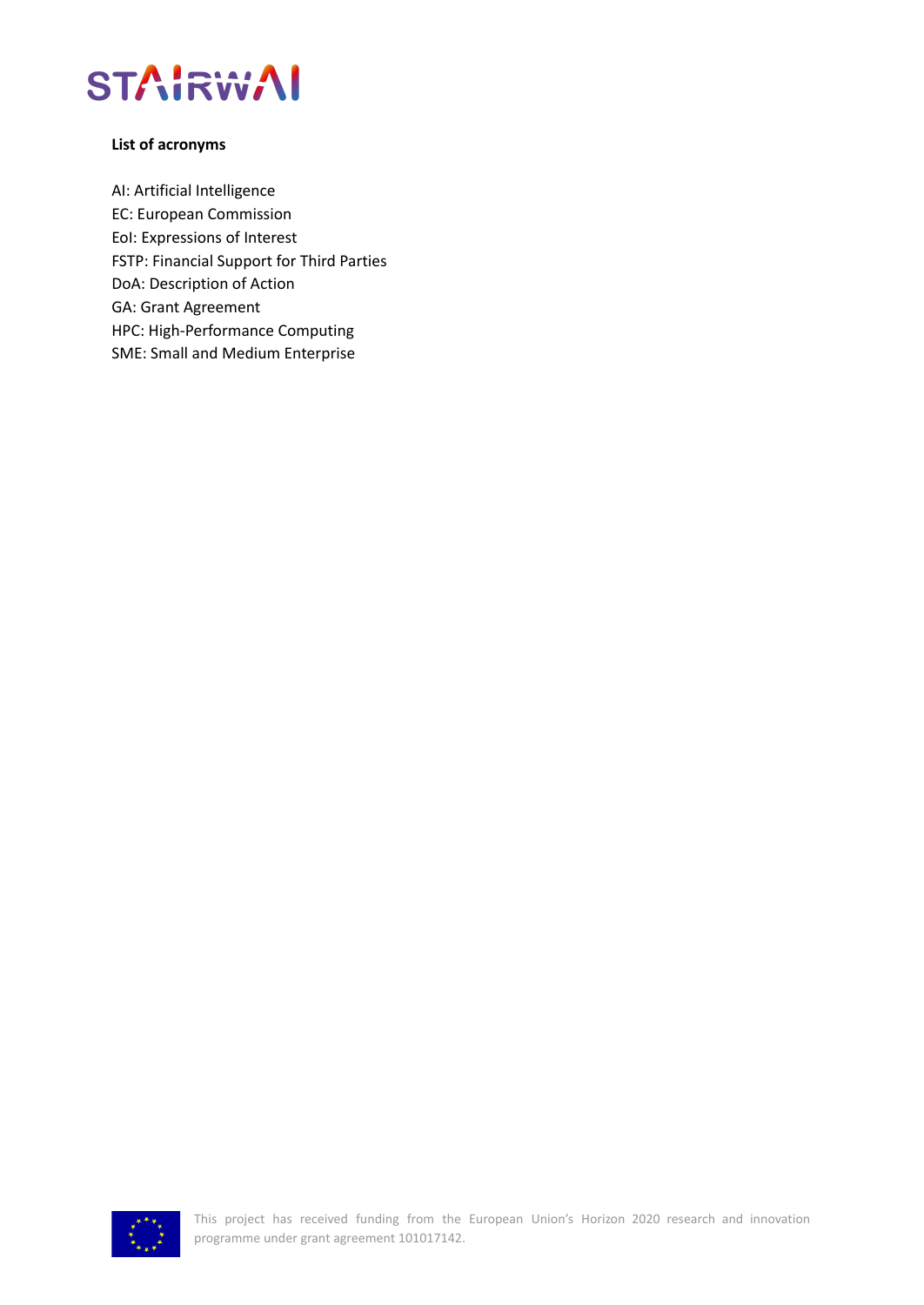# **STAIRW**

# **1. About StairwAI**

The StairwAI project targets low-tech users with the goal of facilitating their engagement on the AI on-demand Platform. This will be achieved through a new service layer enriching the functionalities of the on-demand platform and containing:

- **a multilingual interaction layer** enabling conversations with the Platform in the user's own language,
- **a horizontal matchmaking service** for the automatic discovery of AI assets (tools, data sets, AI experts, consultants, papers, courses etc.) meeting the user business needs and
- **a vertical matchmaking service** that will dimension and provision hardware resources through a proper hardware provider (HPC, Cloud and Edge infrastructures).

These services are designed and implemented by using techniques in an AI for AI fashion. The AI techniques deployed in the development of the services are natural language processing for the multilingual interaction, constraint solving, optimization and machine learning for horizontal and vertical matchmaking, knowledge representation for organizing the platform AI assets, reputation and fairness mechanisms to improve the matching results.

# **2. Expression of Interest Call for AI experts 2.1. Why a call for AI experts?**

StairwAI is pushing a sustainable market building on automatic mechanisms for support and expertise provision that, given an experiment and given the user skills of the company, identifies the best AI expert to satisfy the end user needs. In this way, StairwAI expects to have a relevant impact on how AI experts collaborate to support innovation finding on the AI-on-demand platform a space for expanding their networks.

The project will make use of the Financial Support to Third Parties [FSTP] scheme to identify disruptive bottom-up projects contributing to the adoption of AI by SMEs in low tech sectors. To this end, a process has been defined to choose up to 60 SMEs in low tech sectors by launching 3 Open Calls (2 Pilot open call and 1 Adopter Open call). **Each Pilot will receive up to 60,000 EUR,** including up to **24,000 EUR to cover the AI experts** and up to 10,000 EUR to cover the costs of HPC cloud infrastructure and services<sup>1</sup>.

In parallel to the 2 open calls for pilots, this **Expression of Interest call for External AI experts** has been launched. The goal of the EoI call for External AI experts is **to select AI experts who will work and support** the SMEs in executing their pilots. The EoI call for External AI experts focuses on the validation of **candidates to be included in a pool of experts to do the matchmaking between them and the Low-Tech SMEs at the beginning of the program**.

 $1$  Another call for AI providers has been launched.



This project has received funding from the European Union's Horizon 2020 research and innovation programme under grant agreement 101017142.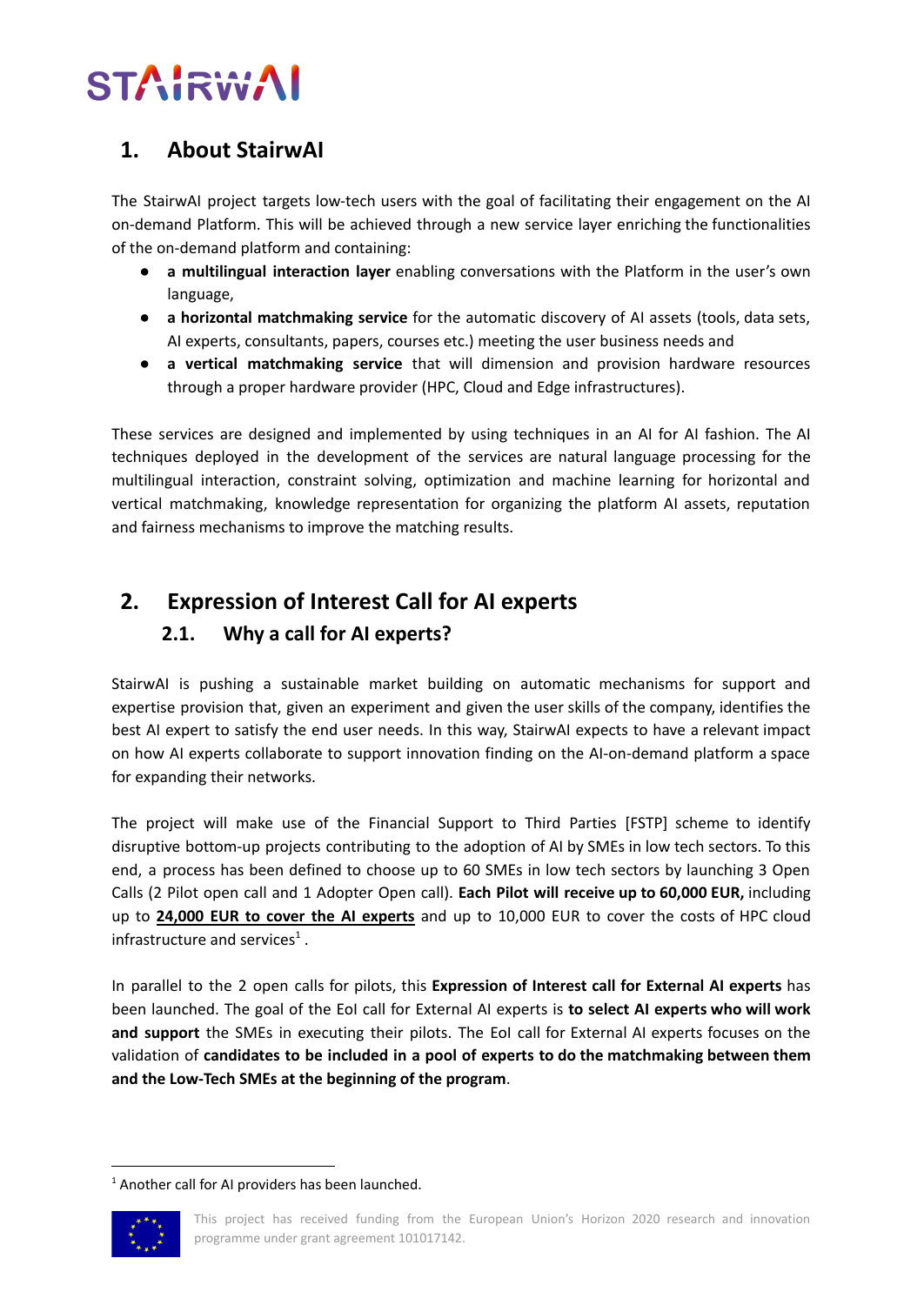# IRW



# **2.2. Who are we looking for**

We are looking for natural persons and legal entities with the registered residency established in EU member states, the UK, or in one of the Associated Countries to support the selected low-tech SMEs by providing them with knowledge and support on AI to run their experiments.

This call for AI experts will remain open from October 2021 until May 30th 2023.

The AI Experts who want to participate in the process need to apply to this EoI and once validated they will be included in a pool of AI experts where the matchmaking between the SMEs needs and the AI experts will be done.

AI experts should provide their specific expertise in AI techniques so that the matchmaking is as accurate as possible.

### **2.3. The role of the AI experts**

The amount of resources, methods and techniques to adopt AI is very high and there are a wide number of resources, therefore targeted support will be needed from AI experts. The Support Program is articulated as a totally customised service, where AI Experts will be specifically validated to fit the needs of the SMEs and guide them along the whole Program. Validated AI experts will:

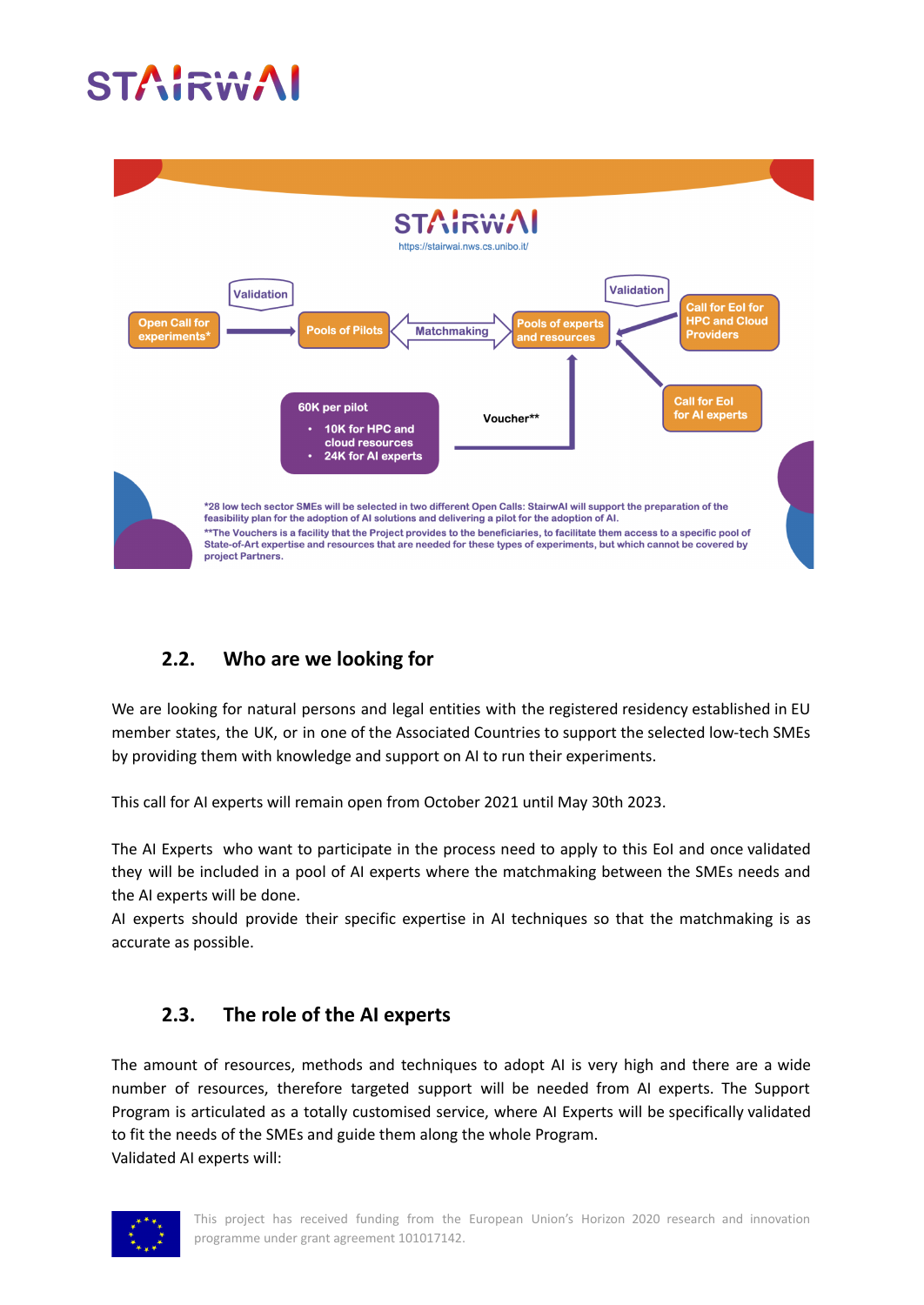# **TAIRW**

- Analyse the requirements of the pilot and sign an agreement with the selected SMEs, covering the conditions of the support.
- Contact and interface with the pilot as well as with the StairwAI project.
- Direct pilots to use tools, algorithms, services to satisfy their requirements and solve the doubts in the process.
- Maintain a good relationship with the pilots with regular meetings.

#### **2.4. Technical requirements**

Candidates should have following basic qualifications:

- An Engineering Degree, Computer Science, Physics, Mathematics or equivalent
- 2+ years of relevant experience participating in AI projects
- Excellent written and verbal communications skills (English)

Preferred Qualifications:

- PhD. on any AI related field.
- Project Management Experience
- Experience working with or in companies

# **3. How to submit an Expression of Interest**

Those interested in submitting an application should register at the Funding Box [platform](https://stairwai-aiexperts.fundingbox.com/) and fill the Application form.

The Funding Box platform will be the main interface for managing the proposal application process and to solve any doubt related to the application.

## **4. Selection process**

#### **4.1. Eligibility criteria**

- **Language**: All applications should be submitted in English
- **Country**: Applicants should have the registered residency or be established in EU member states, the UK, or in one of the Associated Countries
- **Experience**: Have more than 2 years of experience

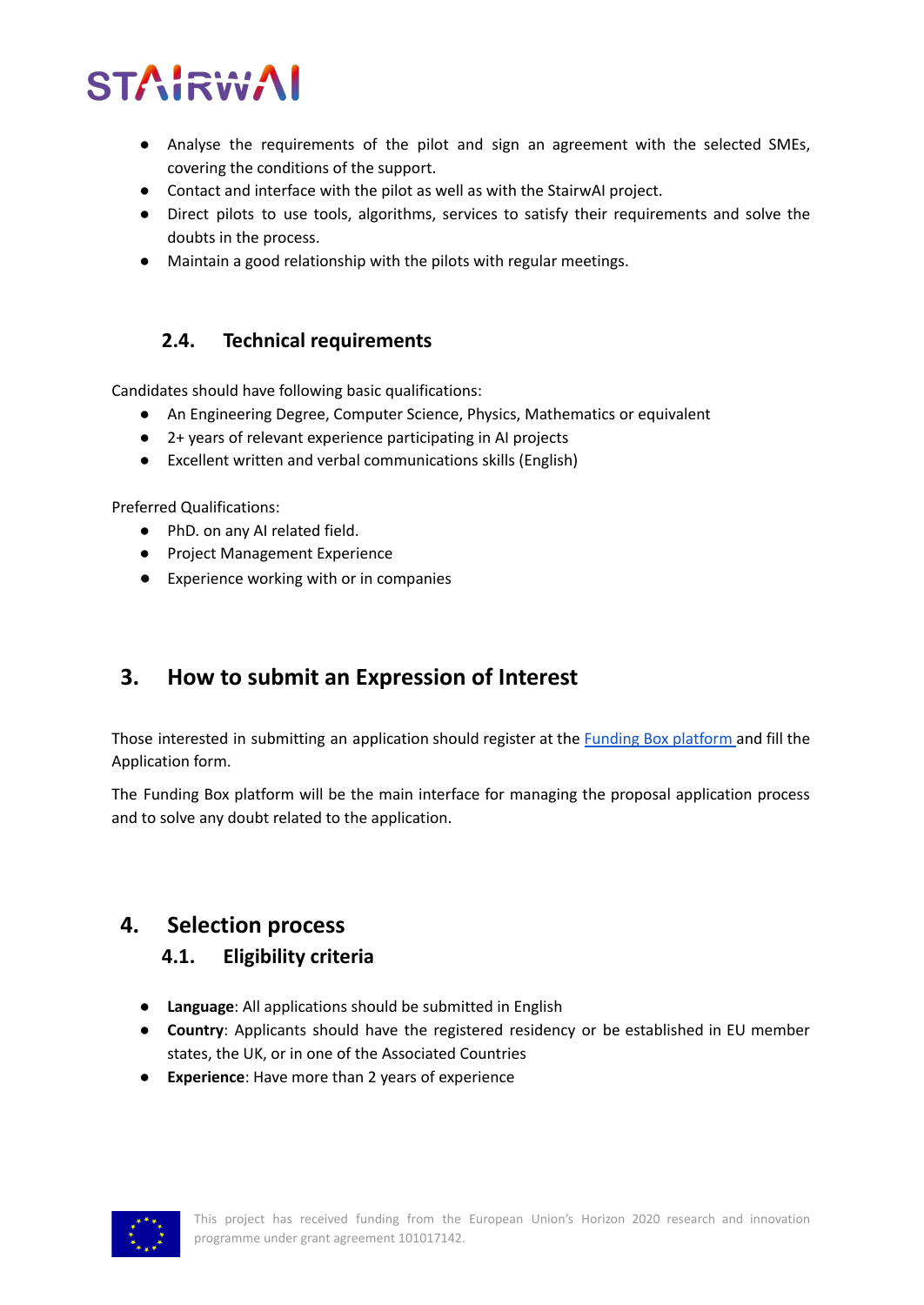

#### **4.2. Evaluation criteria**

The criteria, to homologate the entities which candidate to provide services to the pilots are:

- C1. Proven expertise and experience supporting SMEs in similar activities (e.g. previous contributions to develop AI solutions for industry related organisations, etc).
- C2. Access to APIs, datasets or other tools to allow the smooth implementation of the pilots.
- C3.Good writing and oral skills in English.
- C4. Discount offered in the price of the services regarding the market conditions.

#### **4.3. Selection process**

A Selection Committee will be created to assess the Expressions of Interest of the candidates.

The proposal submission and selection procedure will be done through the 'FundingBox Platform'. All potential voucher suppliers will be validated by the following StairwAI consortium partners: EGI, UNIBO, BCA, INFN, TIL, according to the eligibility, evaluation criteria mentioned above and the selection process (timeline). We will take into consideration the existence of potential conflict of interest among the applicants and one or more of the Consortium partners. Consortium partners, employees and permanent collaborators cannot take part in the StairwAI programme. All cases of potential conflict of interest will be assessed on a case by case basis.

## **5. Becoming a StairwAI AI expert**

#### **5.1. Selection Process (Timeline)**

The timeline for involving the candidates in the StairwAI project follows the next process:

- This Call for External AI experts will remain open from October 2021 until May 30th 2023.
- The validated AI experts will be published on the AI4EU platform.
- Once the SMEs are selected and in the first phase of the support program (feasibility study), a matchmaking will be done between the beneficiary SMEs –according to their needs- and the AI experts.
- The Mentoring Committee will validate the matches.
- Once validated the low Tech SMEs will sign an agreement with the AI experts to agree the conditions of the service.
- Once the agreements are signed they must be provided to the coordinator of StairwAI UNIBO, and FBA.
- Payment will be done from the beneficiary SMEs to the AI expert once the service has been delivered and approved by the StairwAI consortium.